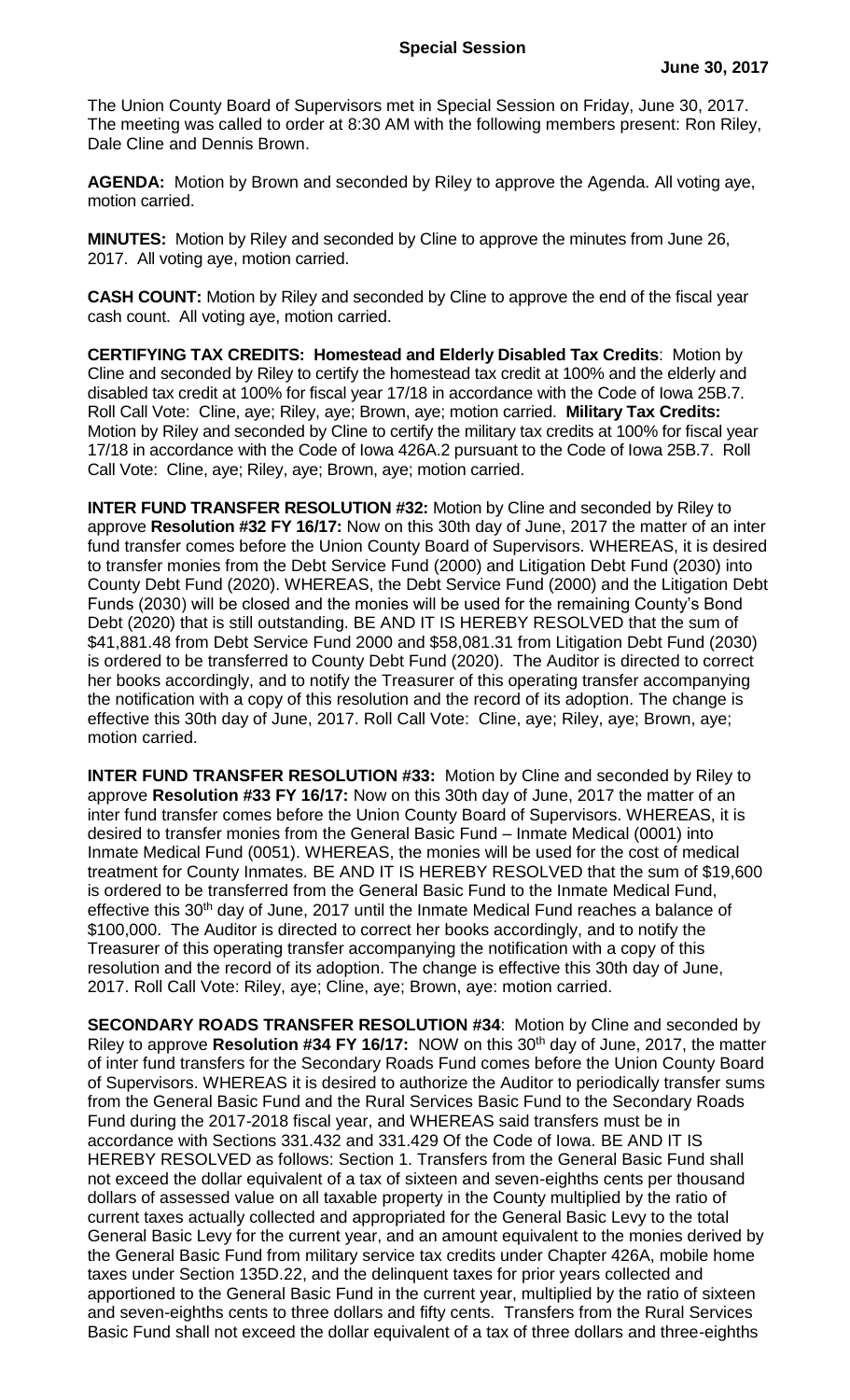cents per thousand of assessed value on all taxable property not located within the corporate limits of a city in the county multiplied by the ratio of current taxes actually collected and apportioned for the Rural Services Basic levy to the total Rural Services Basic levy for the current year and an amount equivalent to the monies derived by the Rural Services Basic Fund from the military service tax credits under Chapter 426A, mobile home taxes under Section 135D.22, and delinquent taxes for prior years collected and apportioned to the Rural Services Basic Fund in the current year, multiplied by the ratio of three dollars and three-eighths cents to three dollars and ninety-five cents. Section 2. After being notified of the apportionment of current property taxes, state replacements against levied property taxes, mobile home taxes, military service tax credits, and delinquent taxes for prior years collected and apportioned to the General Basic Fund or Rural Services Basic Fund, the Auditor shall order a transfer from said fund to the Secondary Roads Fund. Section 3. The amount of the transfer required by Section 2 shall be equal to the apportionment made under Section 2 to the General Basic Fund or Rural Services Basic Fund, respectively, multiplied by the ratio of said funds 100% will transfer to the Secondary Roads Fund, to the sum of said funds total current property tax levy, total mobile home taxes, total military service tax credits, and total delinquent taxes. Section 4. Notwithstanding the provisions of Sections 2 and 3 of this resolution, total transfers of current taxes to the Secondary Roads Fund shall not exceed the amounts specified in Section 1. Section 5. Notwithstanding the provisions of Sections 2 and 3, and amount of transfer shall not exceed the available fund balances in the transferring fund. Section 6. The auditor is directed to correct her books when said operating transfers are made and to notify the treasurer and county engineer of the amounts of said transfers. The above and foregoing resolution was adopted by the Board of Supervisors of Union County on this 30th day of June, 2017. Roll Call Vote: Cline, aye; Riley, aye; Brown, aye; motion carried.

**APPROPRIATIONS RESOLUTION #35:** Motion by Riley and seconded by Cline to approve **Resolution #35 FY 16/17:** NOW on this 30th day of June 2017, the matter of establishing fiscal year 2017-2018 appropriations come before the Union County Board of Supervisors. WHEREAS it is desired to make appropriations for each of the different offices and departments for the fiscal year beginning July 1, 2017, and WHEREAS such action is in accordance with Section 331.434(6) of the Code of Iowa. BE AND IT IS HEREBY RESOLVED by the Board of Supervisors of Union County as follows: Section 1. The amounts itemized by office or department on the attached schedule are hereby appropriated from the county's resources as so itemized, to the office or department listed in the first column on the same line of the attached schedule. This represents 100% of the office's or departments total fiscal year 2017-2018 budget. Section 2. Subject to the provisions of county procedures and regulations, and applicable state law, the appropriations authorized under Section 1 shall constitute authorization for the office or department listed to make expenditures or incur obligations effective July 1, 2017. Section 3. In accordance with Section 331.437 of the Code of Iowa, no office or department shall expend or contract to expend any money or incur any liability, or enter into any contract to expend any money or incur any liability, or enter into any contract which by its terms involves the expenditure of money for any purpose in excess of the amounts appropriated pursuant to this resolution. Section 4. If at any time during the 2017-2018 budget year, the Auditor shall ascertain that the available resources for that year will be less than the total appropriation, she shall immediately so inform the Board and recommend appropriate corrective action. Section 5. The Auditor shall establish separate accounts for the appropriations authorized in Section 1, each of which account shall indicate the amount of the appropriation, the amounts charged thereto, and the unencumbered balance. The Auditor shall report that status of such accounts to the applicable offices and departments monthly during the 2017-2018 budget year. Section 6. All appropriations authorized pursuant to this resolution shall lapse at the close of business on June 30, 2018. Roll Call Vote: Cline, aye, Riley, aye, Brown, aye; motion carried.

| 100%                    |                 | DEPT # General<br>Basic | General<br>Supplemental | Rural<br><b>Basic</b> |                               | Erosion | Debt<br>Service | Capital<br>Project |               | REAP Co Hith Ins Mental | Health  | <b>Mgmt Fund Medical Trust</b> |              | Recorders InMate Hixinbaugh Hipsley Trust | Trust | Fund         | <b>Comminsary Depreciation Total</b><br>Fund | Fund   | Dept       |
|-------------------------|-----------------|-------------------------|-------------------------|-----------------------|-------------------------------|---------|-----------------|--------------------|---------------|-------------------------|---------|--------------------------------|--------------|-------------------------------------------|-------|--------------|----------------------------------------------|--------|------------|
| DEPARTMENT              |                 |                         |                         |                       | Secondary Flood &<br>Roads    |         |                 |                    |               |                         |         |                                |              |                                           |       |              |                                              |        |            |
|                         |                 |                         |                         |                       |                               |         |                 |                    |               |                         |         |                                |              |                                           |       |              |                                              |        |            |
| Auditor                 | 02              | 140,034                 | 315,507                 |                       |                               |         |                 |                    |               |                         |         |                                |              |                                           |       |              |                                              |        | 455,541    |
| Treasurer               | 03              | 221,963                 | 105.879                 |                       |                               |         |                 |                    |               |                         |         |                                |              |                                           |       |              |                                              |        | 327,842    |
| Attorney                | 04              | 155,341                 | 60.671                  |                       |                               |         |                 |                    |               |                         |         |                                |              |                                           |       |              |                                              |        | 216,012    |
| Sheriff                 | 05              | 822,196                 | 332,378                 | 96,430                |                               |         |                 |                    |               |                         |         |                                | 20,000       |                                           |       |              | 4,000                                        |        | 1.275.004  |
| Recorder                | 07              | 132,487                 | 55,415                  |                       |                               |         |                 |                    |               |                         |         | 3.000                          |              |                                           |       |              |                                              |        | 190,902    |
| Building and Grounds    | 08              | 147,679                 | 16.015                  |                       |                               |         |                 |                    |               |                         |         |                                |              |                                           |       |              |                                              |        | 163,694    |
| Vegatation Mgmt         | 18              |                         |                         | 228.891               |                               |         |                 |                    |               |                         |         |                                |              |                                           |       |              |                                              |        | 228,891    |
| County Engineer         | 20              |                         |                         |                       | 3,643,741                     |         |                 |                    |               |                         |         |                                |              |                                           |       |              |                                              |        | 3,643,741  |
| Veteran Affairs         | $\overline{21}$ | 79,535                  | 3.539                   |                       |                               |         |                 |                    |               |                         |         |                                |              |                                           |       |              |                                              |        | 83,074     |
| Conservation            | 22              | 355,690                 | 80.668                  |                       |                               |         |                 |                    | 45,000 15,000 |                         |         |                                |              |                                           |       | 15,000       |                                              |        | 511,358    |
| Sanitarian/Bd of Health | 23              | 1,050                   |                         | 137,140               |                               |         |                 |                    |               |                         |         |                                |              |                                           |       |              |                                              |        | 138,190    |
| Human Services          | 25              | 145.329                 | 23.014                  |                       |                               |         |                 |                    |               |                         |         |                                |              |                                           |       |              |                                              |        | 168,343    |
| Care Facility           | 26              |                         |                         |                       |                               |         |                 |                    |               |                         |         |                                |              | 3,500                                     | 8,500 |              |                                              | 35,000 | 47,000     |
| Court Administration    | 30              |                         | 1,000                   |                       |                               |         |                 |                    |               |                         |         |                                |              |                                           |       |              |                                              |        | 1,000      |
| District Court          | 31              |                         | 57.000                  |                       |                               |         |                 |                    |               |                         |         |                                |              |                                           |       |              |                                              |        | 57,000     |
| Water Grid              | 40              |                         |                         |                       |                               |         |                 |                    |               |                         |         |                                |              |                                           |       |              |                                              |        |            |
| General Services        | 51              | 3.425.984               | 416.500                 | 34,103                |                               | 26,500  |                 | 135,000            |               |                         |         |                                |              |                                           |       |              |                                              |        | 4,038,087  |
| Landfill                | 53              |                         |                         | 28,460                |                               |         |                 |                    |               |                         |         |                                |              |                                           |       |              |                                              |        | 28,460     |
| Health Insurance Fund   | 55              |                         |                         |                       |                               |         |                 |                    |               | 1,418,700               |         |                                |              |                                           |       |              |                                              |        | 1,418,700  |
| Mental Health           | 60              |                         |                         |                       |                               |         |                 |                    |               |                         | 495,156 |                                |              |                                           |       |              |                                              |        | 495,156    |
| Co-op Urban Rnl Debt    |                 |                         |                         |                       |                               |         |                 |                    |               |                         |         |                                |              |                                           |       |              |                                              |        |            |
| Co-op Debt Service      |                 |                         |                         |                       |                               |         |                 |                    |               |                         |         |                                |              |                                           |       |              |                                              |        |            |
| County Debt Fund        |                 |                         |                         |                       |                               |         | 834,723         |                    |               |                         |         |                                |              |                                           |       |              |                                              |        | 834,723    |
| Landfill Bond Payment   |                 |                         |                         |                       |                               |         | 133,600         |                    |               |                         |         |                                |              |                                           |       |              |                                              |        | 133,600    |
| Sub total               |                 |                         |                         |                       |                               |         |                 |                    |               |                         |         |                                |              |                                           |       |              |                                              |        | 14,613,752 |
| Trans to Secondary Rds  |                 | 86,604                  |                         | 805,816               |                               |         |                 |                    |               |                         |         |                                |              |                                           |       |              |                                              |        | 892,420    |
| <b>TOTAL</b>            |                 | 5,802,159               |                         |                       | 1,536,753 1,330,840 3,643,741 | 26,500  | 968,323         | 180,000 15,000     |               | 1,418,700               | 495,156 |                                | 3,000 20,000 | 3,500                                     |       | 8,500 15,000 | 4.000                                        | 35,000 | 15,506,172 |

Fiscal Year 17-18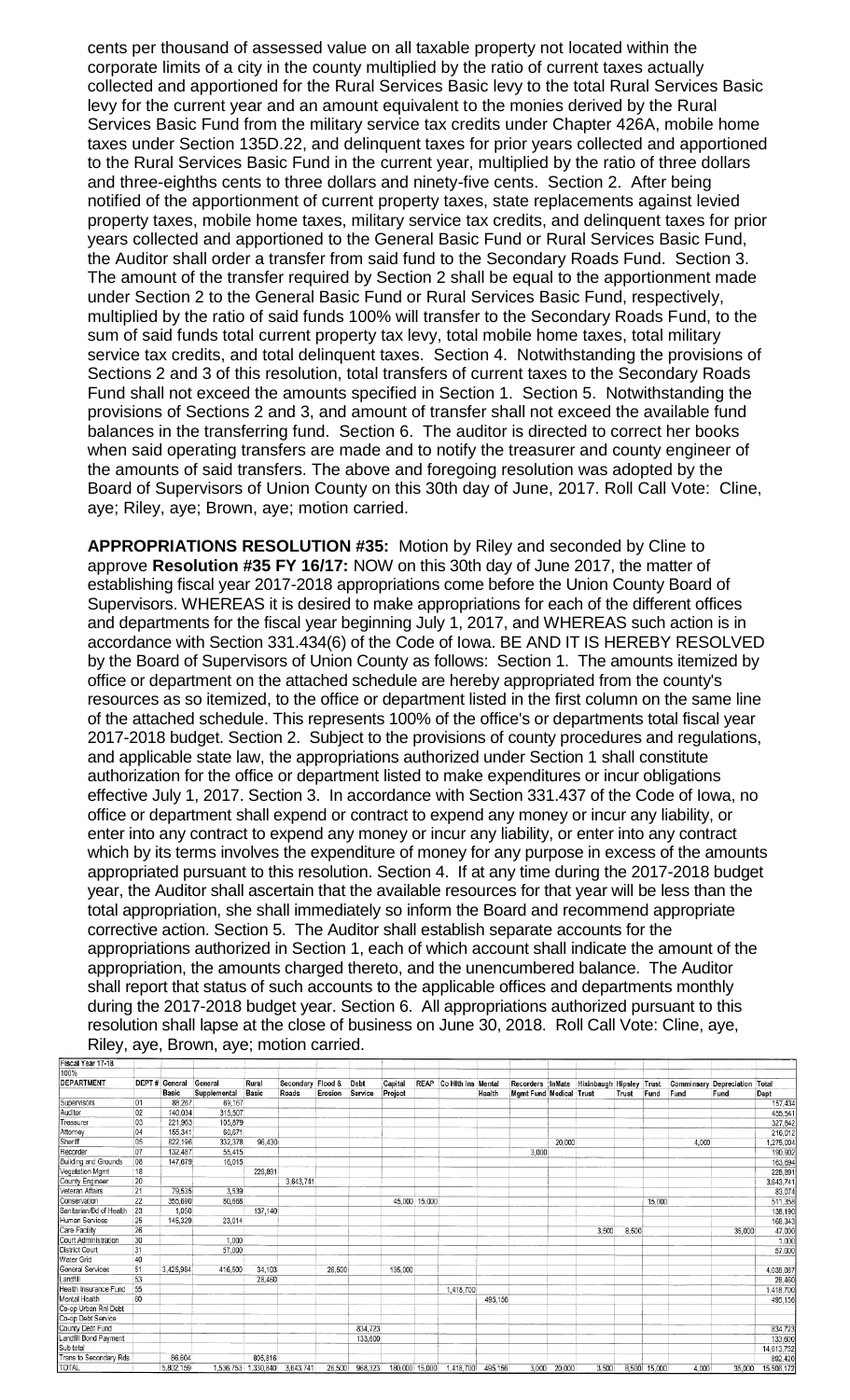**FY 17/18 SALARIES:** Motion by Cline and seconded by Riley to approve fiscal year 17/18 salaries. Roll Call Vote: Cline, aye; Riley, aye; Brown, aye; motion carried.

| <b>SUPERVISORS</b>                       |                        | <b>BOARD OF HEALTH</b>              |             |  |  |  |
|------------------------------------------|------------------------|-------------------------------------|-------------|--|--|--|
| Ron Riley                                | 28,138.72              | Amanda Husband                      | 17.01 /hr   |  |  |  |
| Dennis Brown                             | 28,138.72              |                                     |             |  |  |  |
| Dale Cline                               | 28,138.72              | <b>SECONDARY ROADS</b>              |             |  |  |  |
|                                          |                        | Zach Gunsolley                      | 93,957.50   |  |  |  |
| <b>AUDITOR</b>                           |                        | Albert Hysell                       | 55,754.92   |  |  |  |
| Sandy Hysell                             | 55, 157. 13            | Brenda Mahan                        | 19.55 /hr   |  |  |  |
| <b>Tandy Steele</b>                      | 45,228.85              | Orval Auten                         | 21.58 /hr   |  |  |  |
| Amber Hamm                               | 41,367.85              | Gary Blazek                         | 23.08 /hr   |  |  |  |
|                                          |                        | Jeffery Eslinger                    | $21.58$ /hr |  |  |  |
| <b>TREASURER</b>                         |                        | Jason Hayes                         | $21.58$ /hr |  |  |  |
| Kelly Busch                              | 55, 157. 13            | Robert Hepp                         | $21.58$ /hr |  |  |  |
| Jenny Wheeler                            | 45,228.85              | Stacy Loy                           | 21.31 / hr  |  |  |  |
| <b>Stacey Graham</b>                     | 44,125.70              | Robert Marquart                     | 21.58 /hr   |  |  |  |
| <b>Ellie Miller</b>                      | 17.50 /hr              | <b>Roger McIntire</b>               | $21.58$ /hr |  |  |  |
| Kevin Provost                            | 14.00 /hr              | Kevin McVay                         | 21.58 /hr   |  |  |  |
|                                          |                        | <b>Mitchell Morris</b>              | 21.58 /hr   |  |  |  |
| <b>RECORDER</b>                          |                        | Doug Proffitt                       | 21.63 / hr  |  |  |  |
| <b>Katie Carlton</b>                     | 55, 157. 13            | Scott Schultz                       | 22.06 /hr   |  |  |  |
| Lindsay Campbell                         | 44,125.70              | Dennis M Seddon                     | $21.58$ /hr |  |  |  |
| Judy Hopkins                             | 15.00 /hr              | Jim Smith                           | 22.06 /hr   |  |  |  |
|                                          |                        | <b>Wade Starlin</b>                 | $21.58$ /hr |  |  |  |
| <b>BUILDINGS/GROUNDS</b>                 |                        | <b>Clint Vicker</b>                 | $21.63$ /hr |  |  |  |
| Paul Boden                               | 46,057.76              | Mike Ward                           | 21.58 /hr   |  |  |  |
| Shaun Lauer                              | 15.49 /hr              | <b>Rick Ramaeker</b>                | 11.25 /hr   |  |  |  |
|                                          |                        |                                     |             |  |  |  |
| <b>ATTORNEY</b>                          |                        | <b>ASSESSOR</b>                     |             |  |  |  |
| Tim Kenyon                               | 98,590.92              | Theresa Pudenz                      | 55, 157. 13 |  |  |  |
| <b>Teri Siddens</b>                      | 44,500.00              | Vicki Smith                         | 45,780.00   |  |  |  |
|                                          |                        | Joni Cook                           | 40,265.00   |  |  |  |
| <b>SHERIFF</b><br><b>Rick Piel</b>       | 73,730.12              | <b>EMERGENCY MGMT</b>               |             |  |  |  |
| Steven Maitlen                           | 62,670.60              | Jo Duckworth                        |             |  |  |  |
| Dan McNeill                              |                        |                                     |             |  |  |  |
|                                          |                        |                                     | 45,219.58   |  |  |  |
| Chad Woods                               | 27.12 /hr<br>25.62 /hr | <b>SANITARY LANDFILL</b>            |             |  |  |  |
| <b>Brian Burkhalter</b>                  | 25.62 /hr              |                                     | 17.88 /hr   |  |  |  |
|                                          | 25.62 /hr              | Amy Schultes<br><b>Beth Edwards</b> | 10.60 /hr   |  |  |  |
| Cory Luther                              |                        |                                     |             |  |  |  |
| Tracy Chapman                            | 21.42 /hr              | <b>Michael Batey</b>                | $9.50$ /hr  |  |  |  |
| Dorie Shiltz<br>Josh Christensen         | 22.46 /hr<br>20.30 /hr | <b>MENTAL HEALTH CPC</b>            |             |  |  |  |
| <b>Christie Bristow</b>                  | 19.33 /hr              | Lori Nosekabel                      | 70,774.26   |  |  |  |
| Jake McGuire                             | 19.33 /hr              | Emily Nosekabel                     | 41,000.00   |  |  |  |
| Josh Winebrenner                         | 19.33 /hr              | Donna Ray                           | 17.86 /hr   |  |  |  |
| Eric Denton                              | 19.33 /hr              | Lisa Swanson                        | 17.86 /hr   |  |  |  |
| <b>Taner Morey</b>                       | 19.33 /hr              | Kathy Beam                          | 17.86 /hr   |  |  |  |
|                                          |                        |                                     |             |  |  |  |
| <b>VETERAN AFFAIRS</b>                   |                        | Approved June 30, 2017              |             |  |  |  |
| Tom Hawks                                | 10.00 /hr              |                                     |             |  |  |  |
| Kevin Provost                            | 15.00 /hr              |                                     |             |  |  |  |
|                                          |                        |                                     |             |  |  |  |
| <b>COUNTY CONSERVATION</b><br>Doug Jones | 55, 157. 13            |                                     |             |  |  |  |
| Joseph Mayhew                            | 44,677.28              |                                     |             |  |  |  |

Dick Stream 13.39 /hr

**EMPOWERMENT FISCAL AGENT AGREEMENT:** Motion by Riley and seconded by Cline for the chair to sign the Empowerment Fiscal Agent Agreement. All voting aye, motion carried.

**CLAIMS:** Motion by Cline and seconded by Riley to pay claims 131000-131044. All voting aye, motion carried.